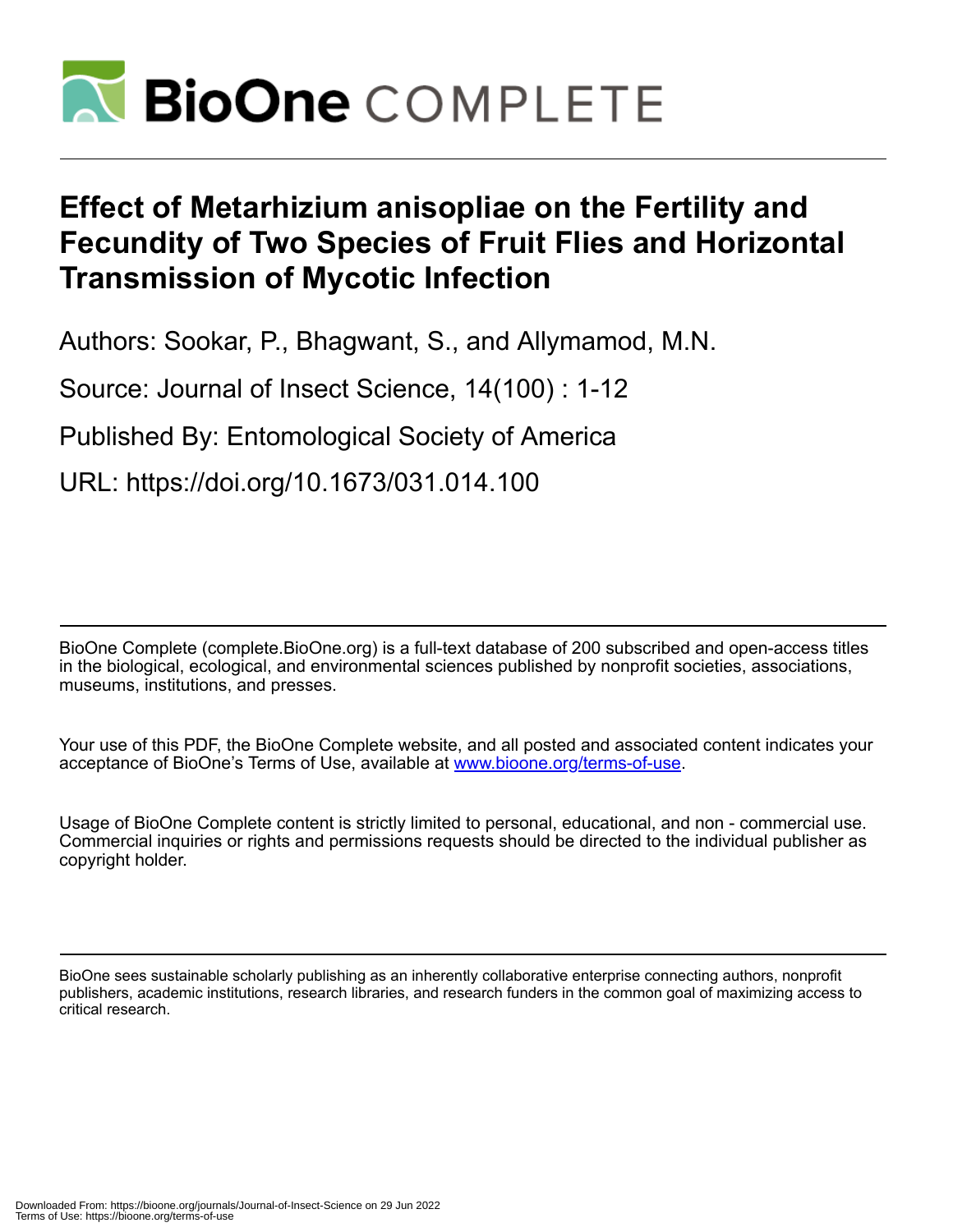

# **Effect of** *Metarhizium anisopliae* **on the fertility and fecundity of two species of fruit flies and horizontal transmission of mycotic infection**

P. Sookar $1a^*$ , S. Bhagwant<sup>2b</sup>, and M.N. Allymamod<sup>1c</sup>

1 Entomology Division, Agricultural Services, Ministry of Agro Industry & Food Security, Republic of Mauritius <sup>2</sup> Faculty of Science, University of Mauritius, Republic of Mauritius

# **Abstract**

In Mauritius, the peach fruit fly, *Bactrocera zonata* Saunders (Diptera: Tephritidae), and the melon fly, *Bactrocera cucurbitae* (Coquillett), are the major pest of fruits and vegetables, respectively. Fruit growers make use of broad-spectrum insecticides to protect their crops from fruit fly attack. This method of fruit fly control is hazardous to the environment and is a threat to beneficial insects. The entomopathogenic fungus, *Metarhizium anisopliae* (Metchnikoff) Sorokin (Hypocreales: Clavicipitaceae), which was isolated from the soils of Mauritius, was used to investigate whether fungus-treated adult fruit flies could transfer conidia to non-treated flies during mating, and whether fungal infection could have an effect on mating behavior, fecundity, and fertility of the two female fruit fly species. When treated male flies were maintained together with non-treated female flies, they were able to transmit infection to untreated females, resulting in high mortalities. Similarly, fungus-infected female flies mixed with untreated males also transmitted infections to males, also resulting in high mortalities. Infection by *M. anisopliae* also resulted in the reduction of the number of eggs produced by females of *B. cucurbitae.* The results suggest that *M. anisopliae* may have potential for use in integrated control programs of *B. zonata*  and *B. cucurbitae* using the sterile insect technique in Mauritius.

**Keywords:** biological control, mating behavior, entomopathogenic fungus

**Correspondence: a** psookar@mail.gov.mu, b shyambster@gmail.com, c moonazir@yahoo.co.uk, \*Corresponding author **Editor:** Thomas Miller was editor of this paper.

**Received:** 5 August 2012 **Accepted:** 17 August 2013 **Published:** 22 July 2014

**Copyright:** This is an open access paper. We use the Creative Commons Attribution 3.0 license that permits unrestricted use, provided that the paper is properly attributed.

**ISSN:** 1536-2442 | Vol. 14, Number 100

#### **Cite this paper as:**

Sookar P, Bhagwant S, Allymamod MN. 2014. Effect of *Metarhizium anisopliae* on the fertility and fecundity of two species of fruit flies and horizontal transmission of mycotic infection. *Journal of Insect Science* 14(100). Available online: http://www.insectscience.org/14.100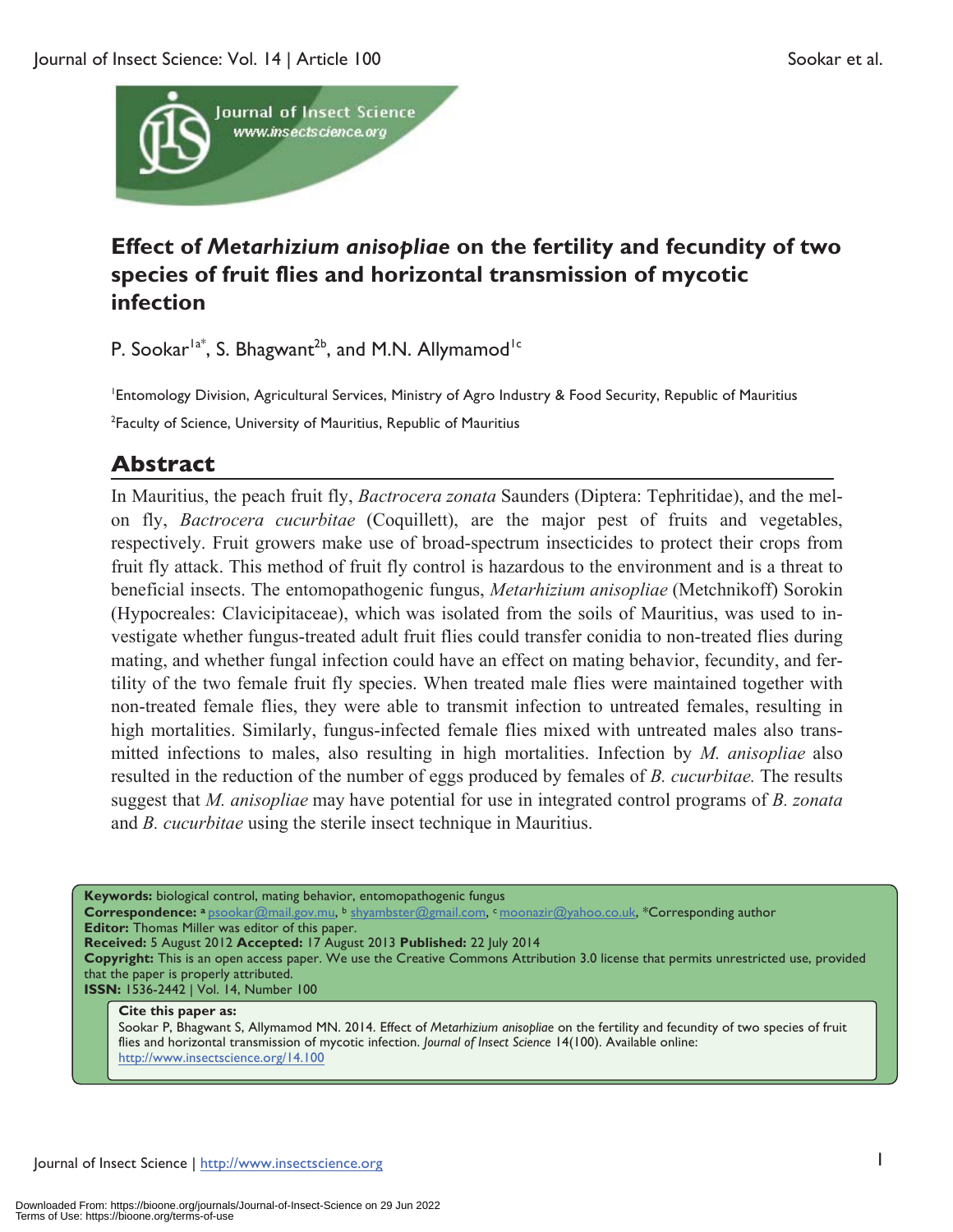#### **Introduction**

The fruit flies *Bactrocera zonata* (Saunders) (Diptera: Tephritidae) and *B. cucurbitae* (Coquillett) are major pests limiting the production of fruits and cucurbits, respectively, in Mauritius (Sookar et al. 2006). Fruit fly control strategies may include the use of chemical insecticides in bait spray for adult control, soil treatment with insecticides beneath host trees to kill fly larvae and puparia, male annihilation, use of biological control (parasitoids), orchard sanitation, and application of sterile insect technique (SIT) (Roessler 1989; Koyama et al. 2004; Vargas et al. 2004; Ekesi and Billah 2006). Although aerial or ground application of insecticide-bait sprays has been effective, it is frequently regarded as a serious threat to the environment (Moreno and Mangan 2000). Hence, the use of microbial control agents, including entomopathogenic fungi, as alternatives to chemical control and as a component of integrated pest management strategies is being widely explored for management of a wide range of fruit fly pests (Dimbi et al. 2004, 2009; Mochi Dinalva et al. 2006; Quesada-Moraga et al. 2006; Toledo et al. 2007; Daniel and Wyss 2009; Novelo-Rincón et al. 2009).

The control of crop pests with entomopathogenic fungi involves their application as inundative or augmentative releases as chemical pesticides using a device (Vega et al. 2000). A complex set of interacting processes, both environmental and biotic, is necessary for or inhibitory to development of epizootics caused by entomopathogenic fungi. These include sensitivity to solar radiation (Inglis et al. 1993; Alves et al. 1998); microbial antagonistics; host behavior, physiological condition, and age; pathogen vigour and age (Moore et al. 1995); presence of pesticides (Inglis et al. 2001); and appropriate temperature, humidity,

and antagonists in the soil or on the host cuticle (Moore and Prior 1993). Autodissemination is regarded as an appropriate strategy to increase the persistence of entomopathogenic fungi in the environment. This strategy uses target pests as carriers to selectively disseminate entomopathogens among their populations (Maniania 1998, 2002; Meadow et al. 2000; Rath 2000)

However, fundamental to this approach is the efficient horizontal transmission of the pathogen to the target individuals within the pest population (Furlong and Pell 2001). Successful transmission of *Metarhizium anisopliae* (Metchnikoff) Sorokin (Hypocreales: Clavicipitaceae) by honeybees for infection of the pollen beetle *Meligethes aeneus* F. (Coleoptera: Nitidulidae) (Butt et al. 1998), of *Beauveria bassiana* (Balsamo) (Hypocreales: Clavicipitaceae) between adult flies of *Delia radicum* (L.) (Diptera: Anthomyiidae) (Meadow et al. 2000), of *M. anisopliae* and *B. bassiana* between adult tsetse flies, *Glossina morsitans morsitans* (Diptera: Glossinidae) (Kaaya and Okech 1990), and of *B. bassiana*  between *Ips typographus* (L.) (Coleoptera: Scolitidae) (Kreutz et al. 2004) confirms the capability of insects to transmit fungi horizontally.

Previous studies showed that Mauritian isolates of the entomopathogenic fungi, namely *Beauveria bassiana* (Balsamo) and *Metarhizium anisopliae* (Metchnikoff) Sorokin, are pathogenic to fruit flies (Sookar et al. 2008 and 2010). The locally isolated fungi could be used in an SIT-pathogen approach. The objectives of this study were, therefore, to investigate whether *M. anisopliae*-treated adult fruit flies could transfer conidia to nontreated flies during mating and to study the effects of fungal infection on mating behavior,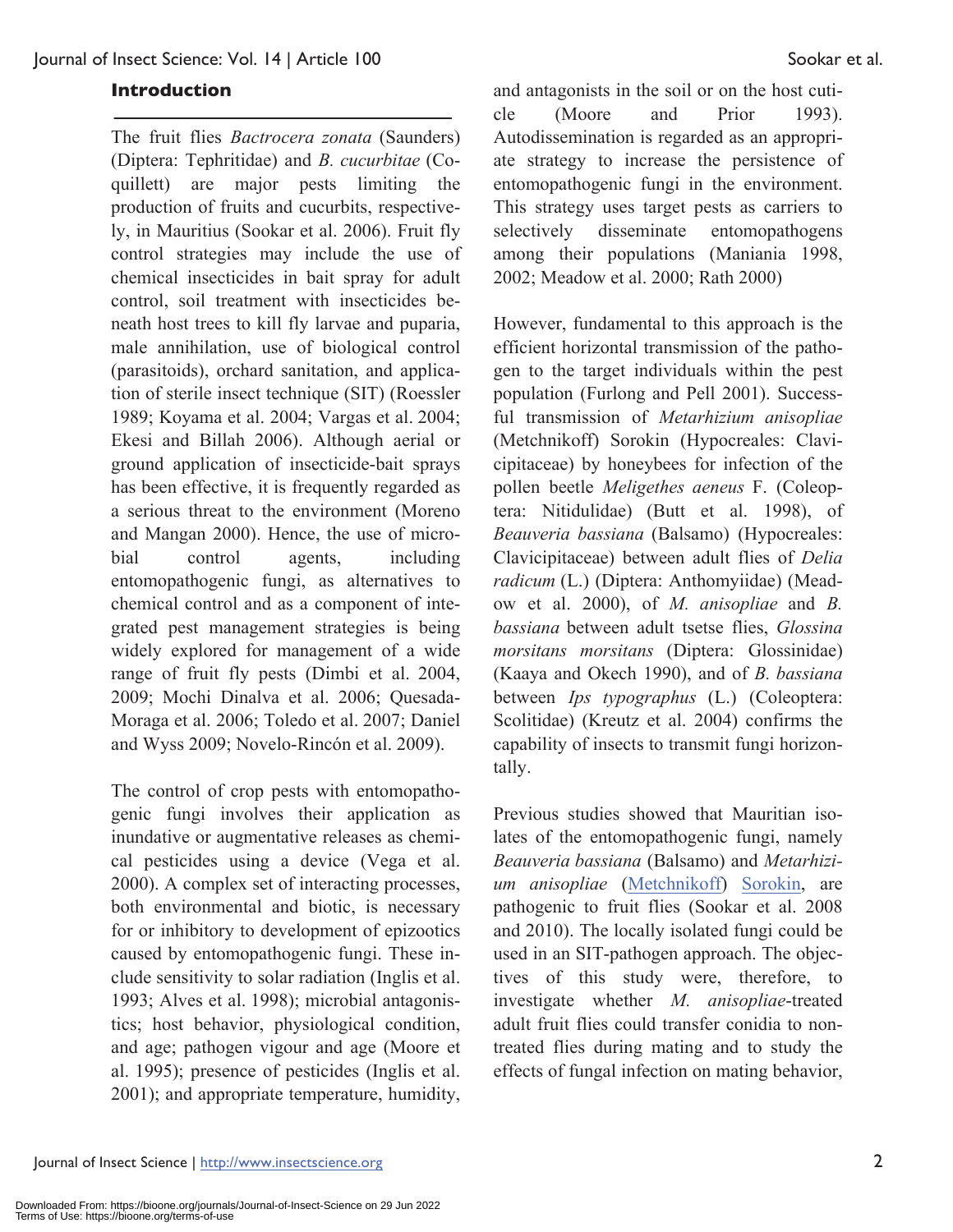fecundity, and fertility of two female fruit fly species.

# **Materials and Methods**

#### **Insects**

The laboratory-reared *B. zonata* and *B. cucurbitae* used in the study were maintained for  $\sim$ 140 and 44 generations, respectively, at the Entomology Division of the Ministry of Agro Industry and Food Security at Reduit, Republic of Mauritius. Approximately 400 adults (both males and females) were kept in Plexiglas cages (30 cm  $\times$  30 cm  $\times$  30 cm) and provided with water and a 3:1 volumetric mixture of sugar and enzymatic yeast hydrolysate (United States Biochemical, Cleveland, OH). As soon as reproductive maturity was attained (12 days after adult emergence), an egging device, consisting of a plastic cylindrical tube with a volume of  $30 \text{ cm}^3$  and perforated with evenly spaced holes of 1 mm diameter, was used for oviposition. A dark cloth  $(5 \times 5 \text{ cm})$ was saturated with guava juice and placed inside the egging device. The egging device was placed inside the cage for a period of 24 hours every week. The collected eggs were transferred to an artificial diet composed of sugar cane bagasse  $(6.0\%)$ , ground maize  $(6.0\%)$ , sugarcane (11.0%), waste brewer's yeast  $(6.0\%)$ , wheat bran  $(6.0\%)$ , benzoic acid (0.1%), nipagen (0.1%), and water (64.8%) at the rate of 0.8 mL eggs/kg diet. (Sookar et al., in press). The trays with developing larvae were kept at  $25 \pm 1$ °C and 60–70% RH. Third-instar larvae emerged and pupated in vermiculite. Pupae were collected for a period of five days, sieved, and then kept in a dark room at  $25 \pm 1$ °C and 60–70% RH for about seven days before being transferred to adult cages.

Adults of *B. zonata* and *B. cucurbitae* were obtained from the mass rearing stock main-

tained at the Entomology Division, Ministry of Agro Industry & Food Security. Twoweek-old flies were used in this experiment.

# **Fungal isolate**

*Metarhizium anisopliae*, previously reported to be pathogenic to the two species of fruit flies (Sookar et al. 2008), was used in this study. The fungus was isolated by soil baiting with waxworm larvae (*Galleria mellonella* L. (Lepidoptera: Pyralidae)), and it was deposited at the International Centre for Insect Physiology and Ecology in Nairobi, Kenya. The isolate was grown on Sabouraud dextrose agar (SDA) in 90 mm Petri dishes and maintained at ambient temperature (22–28°C) in complete darkness. Conidia were harvested by scraping the surface of a three-week-old culture. Spores were suspended in 20 mL sterile distilled water containing 0.05% Triton X-100 in glass bottles containing 3 mm glass beads. Bottles were stoppered and vortexed for 5 min to produce a homogeneous conidial suspension. Conidia were then quantified with a haemocytometer following serial dilution in sterile distilled water. The viability of conidia was determined by spread-plating 0.1 mL of conidial suspension (titrated to  $3x10^6$  conidia  $ml^{-1}$ ) on four SDA plates. Sterile microscope cover slips were placed on each plate. The plates were incubated at 24–29ºC and examined after 20 hr. Percentage germination was determined by counting approximately 100 spores for each plate at  $200 \times$  magnification. Each plate served as a replicate with four replications per isolate.

# **Horizontal transmission of fungus**

Four groups each of 10 two-week-old male *B. zonata* and *B. cucurbitae* were contaminated with dry conidia of *M. anisopliae* through a velvet material covering the inner side of a cylindrical plastic tube ( $95 \times 50$  mm) that had the bottom removed. Dry conidia (0.3 g) were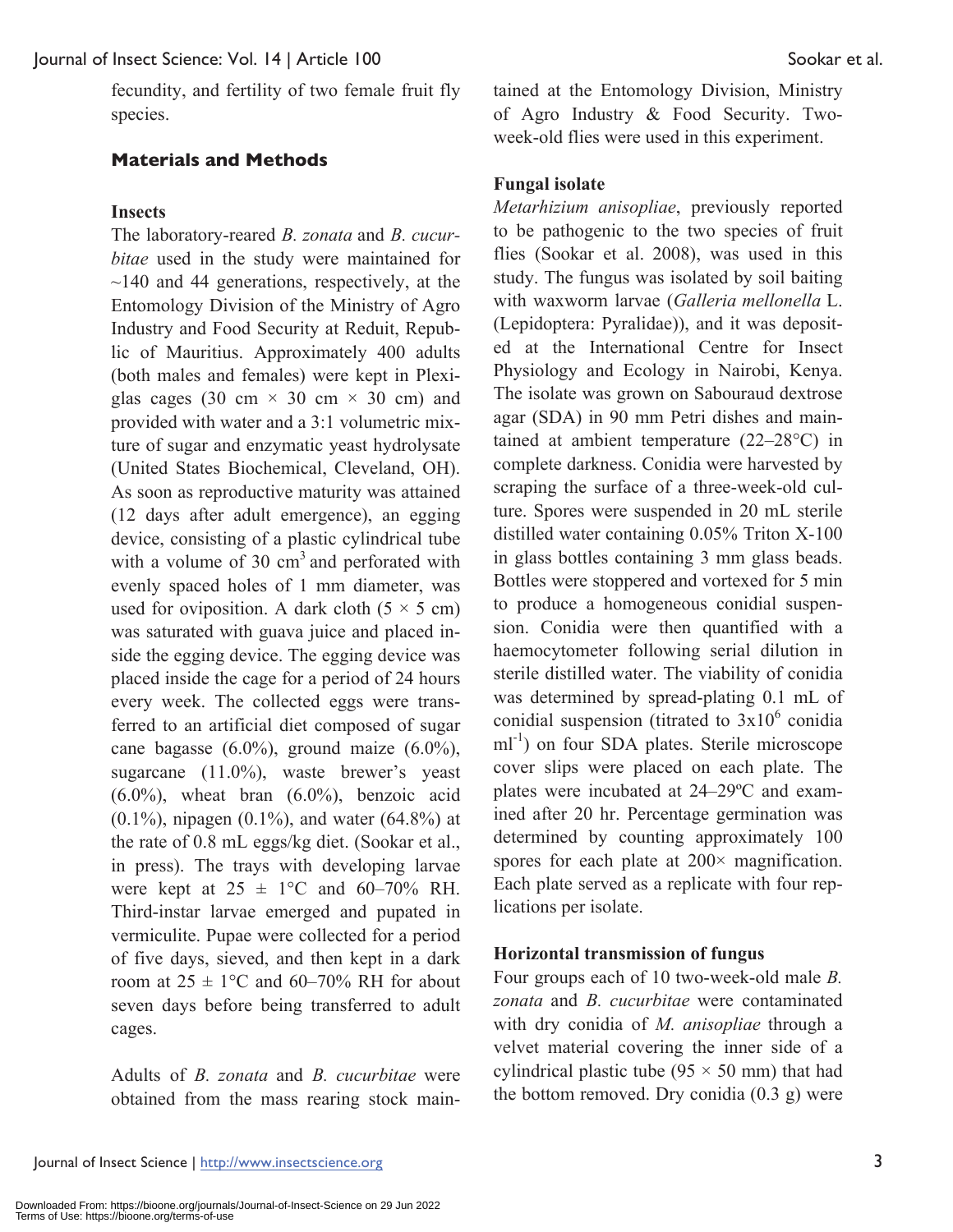spread evenly onto the velvet material. Four groups of 10 two-week-old male *B. zonata*  and *B. cucurbitae* were transferred to the cylindrical tube (which was then covered with the lid) and allowed to walk on the velvet for two minutes. The flies were then released into  $300 \times 300 \times 300$  plastic cages. An equal number of seven-day-old uninfected female flies of the same species were released into the cages after one day. Insects were maintained together for 24 hr to allow time for mating. A group of 20 untreated males and females were also held together for 24 hr as controls. Flies were then separated by sex and held in separate cages for 15 days at room temperature, and mortalities in both sexes were recorded. The experiment was replicated four times. In another experiment, four groups of two-weekold female *B. zonata* and *B. cucurbitae* were contaminated with fungal conidia and mixed with equal numbers of seven-day-old untreated and unmated males after one day. The experimental procedures remained the same as described above.

To determine the number of healthy flies to which a treated fly could pass infection, a single sexually mature female fly (12 days old) was exposed to dry conidia of *M. anisopliae*  and served as a "donor." The latter was placed in a small cage made from a cylindrical plastic tube (150 mm  $\times$  40 mm diam.) with three untreated sexually mature males (12 days old) that served as "recipients." Flies were then separated after 24 hr and transferred individually to the small cages. Three additional sexually mature male flies were introduced every day for five days into a clean cage containing a donor female fly. The male flies were transferred individually to clean cages each time the pairs separated and were maintained at ambient conditions. Mortality was recorded for 15 days. Flies were not treated with fungal conidia in the control treatment, but the experimental procedure remained the same. Flies were maintained on a sugar-yeast diet, and a sponge soaked in water was added to cages as the water source. The experiment was repeated four times. A similar experiment was carried out with a sexually mature male fly as donor and sexually mature female flies as recipients in the same conditions as described above. This experiment was also replicated four times. All male and female flies that were used in the tests were separated by sex immediately following eclosion.

In all cases, the dead flies were surface sterilized with 70% alcohol, rinsed three times in sterile distilled water, and then placed on moist filter paper and incubated at room temperature. Fungal growth on the insect surface confirmed death was due to mycosis.

# **Effect of fungal infection by** *M. anisopliae*  **on the fecundity and fertility of female fruit flies**

Ten females (12 days old) of each species were exposed to conidia of *M. anisopliae* as described above in order to assess the effect of fungal infection on the fertility of *B. cucurbitae.* Treated female flies were placed in Plexiglas cages (150  $\times$  150  $\times$  240 mm). An equal number of male flies (12 days old) of the same species were added to each cage and maintained together until all treated females died. The flies were supplied with a sugarenzymatic yeast hydrolysate diet and water. A plastic container (diameter 30 mm and height 65 mm) with holes of 1 mm diameter (one hole/ $\text{cm}^2$ ) was used as an oviposition apparatus. A sponge soaked in 10% honey solution was placed inside the plastic container as an oviposition stimulant. The eggs were collected by washing the container with water. The number of eggs was counted daily. Female mortality was also recorded every day. The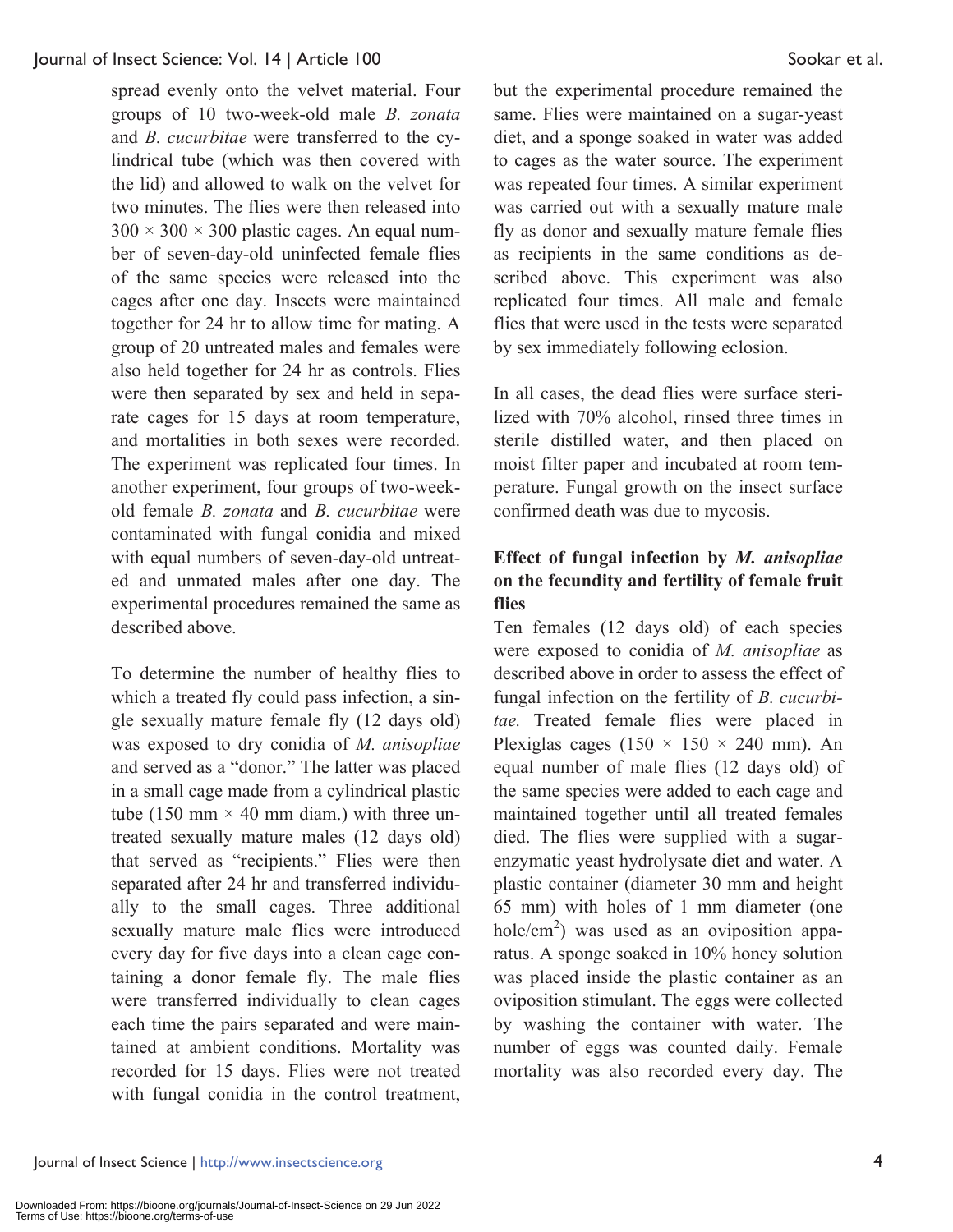same experiment was repeated with treated male flies.

To evaluate the effect of fungal infection on fertility, 20 eggs from each treatment and replicate were chosen at random each day and transferred to a damp black cloth in a 90 mm Petri dish. Plates were incubated at room temperature and the number of eggs that hatched was recorded after 72 hours.

#### **Data analysis**

In all tests, fly mortality due to fungal infection was adjusted for natural mortality in the controls using Abbott's formula (1925). Data were analysed using the ANOVA procedure of SAS (SAS Institute 2001). Tukey's test was used to compare mortalities and fecundity at an alpha level of 0.05.

#### **Results**

# **Horizontal transmission of fungal conidia during mating**

In viability tests, the average germination of conidia was 94% after 20 hr on SDA plates. The number of conidia picked up by donor flies varied between  $2.9 \times 10^5$  and  $1.0 \times 10^6$ ,

while recipient flies picked up  $1 \times 10^5$  to 2.7  $\times$ 105 conidia. Mortality in the controls did not exceed 5%. Male and female donors of *B. zonata* and *B. cucurbitae* exposed directly to conidia of *M. anisopliae* became infected and all died of fungal infection within six to seven days post-exposure. When treated male (donor) flies were maintained together with nontreated female (recipient) flies, they were able to transmit infection to untreated females, resulting in mortalities of  $83 \pm 5\%$  in *B. zonata* and  $69 \pm 5\%$  in *B. cucurbitae* 14 days postinoculation. Similarly, fungus-infected female donor flies mixed with untreated males also transmitted infections to male recipients, resulting in mortalities of  $88 \pm 6\%$  in *B. zonata* and  $78 \pm 4\%$  in *B. cucurbitae* 13 days postinoculation. Male and female donors of *B. zonata* and *B. cucurbitae* exposed directly to conidia of *M. anisopliae* became infected and all died of fungal infection within six to seven days post-exposure.

There was no significant difference in mortality of recipient flies exposed to either a female donor or a male donor for both *B. zonata* (F1,  $_{39} = 0.023$ ,  $P = 0.881$ ) (Figure 1) and *B. cucurbitae* (F<sub>1, 39</sub> = 1.239,  $P = 0.273$ ) (Figure 2).

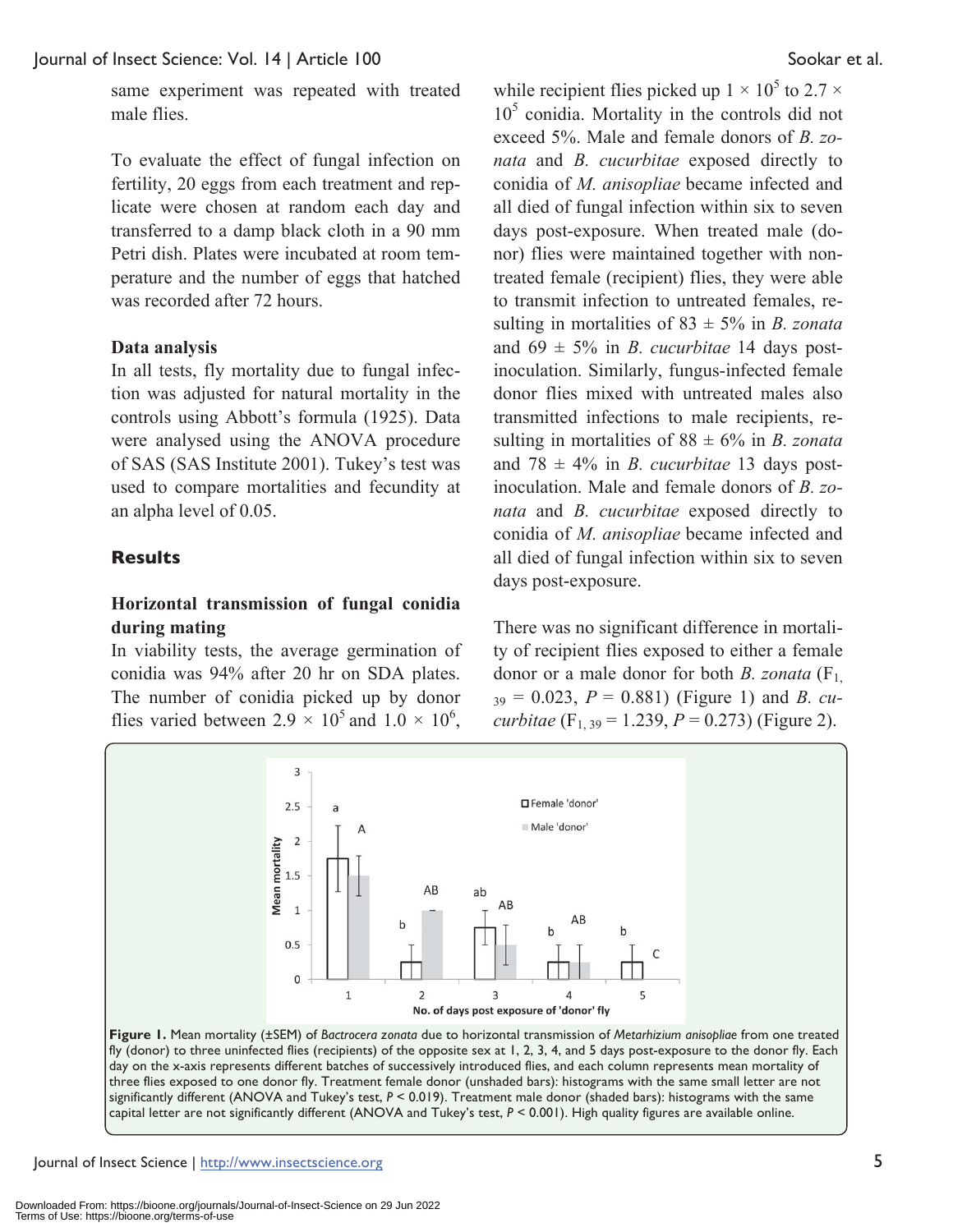

**Figure 2.** Mean mortality (±SEM) of *Bactrocera cucurbitae* due to horizontal transmission of *Metarhizium anisopliae* from one treated fly (donor) to three uninfected flies (recipients) of the opposite sex at 1, 2, 3, 4, and 5 days post-exposure to the donor fly. Each day on the x-axis represents different batches of successively introduced flies and each column represents mean mortality of three flies exposed to one donor fly. Treatment female donor (unshaded bars): histograms with the same small letter are not significantly different (ANOVA and Tukey's test, *P* < 0.005). Treatment male donor (shaded bars): histograms with the same capital letter are not significantly different (ANOVA and Tukey's test, *P* < 0.015). High quality figures are available online.

Table 1. One-way ANOVA and Pearson's correlation of mortality of flies (males or females) at 1, 2, 3, 4, and 5 days postexposure to *Metarhizium anisopliae-*treated donor fly (male or female) of *Bactrocera zonata* and *B. cucurbitae.*

|                         | <b>Statistical test</b>                                                   |    | <b>Bactrocera</b> zonata |         | <b>Bactrocera cucurbitae</b>                    |          |
|-------------------------|---------------------------------------------------------------------------|----|--------------------------|---------|-------------------------------------------------|----------|
|                         |                                                                           |    |                          |         | Female donor Male donor Female donor Male donor |          |
| Mortality of flies      |                                                                           | F  | 4.127                    | 8.114   | 5.808                                           | 4.373    |
| (males and              | <b>ANOVA</b>                                                              | df | 4, 19                    |         |                                                 |          |
| females) at $1, 2, 3$ , |                                                                           | D  | **                       | **      | **                                              | **       |
| 4 and 5 days post       |                                                                           |    | $-0.519$                 | $-0.82$ | $-0.706$                                        | $-0.661$ |
|                         | exposure to the   Pearson's correlation test $\overline{N}$               |    | 20                       |         |                                                 |          |
| treated donor fly       |                                                                           | D  | **                       | **      | 本本                                              | **       |
|                         | r = Pearson correlation coefficient; $*$ , $P < 0.05$ ; $**$ , $P < 0.01$ |    |                          |         |                                                 |          |

Mortality of recipient flies (males and females of *B. zonata* or *B. cucurbitae*) was significantly affected by the day (Day 1, 2, 3, 4, or 5) on which they were exposed to the treated donor fly. Furthermore, mortality had a strong negative correlation to the number of days (1, 2, 3, 4, and 5 days) post-exposure to the treated donor fly (Table 1).

# **Fungal infection by** *M. anisopliae* **on the fecundity and fertility of female** *B. cucurbitae*

Mortality in the controls did not exceed 5%. Male and female donors of *B. cucurbitae* exposed directly to conidia of *M. anisopliae*  became infected and all died of fungal infection within six to seven days post-exposure.

Treatment of either the females or the males of *B. cucurbitae* with *M. anisopliae* resulted in significantly lower fecundity  $(F_{2,42} = 10.941,$  $P < 0.0001$ ) as compared to the untreated flies (Figure 3). However, there was no significant difference in fecundity  $(P > 0.05)$  between *B*. *cucurbitae* donor females and donor males.

Fertility, expressed as the percentage of hatched eggs, was not affected by fungal infection. Mean egg hatch for treated females, recipient females, and untreated females of *B. cucurbitae* was  $53 \pm 6$ ,  $60 \pm 5$ , and  $55 \pm 6$ , respectively. (F<sub>1, 2</sub> = 0.16, P = 0.8499).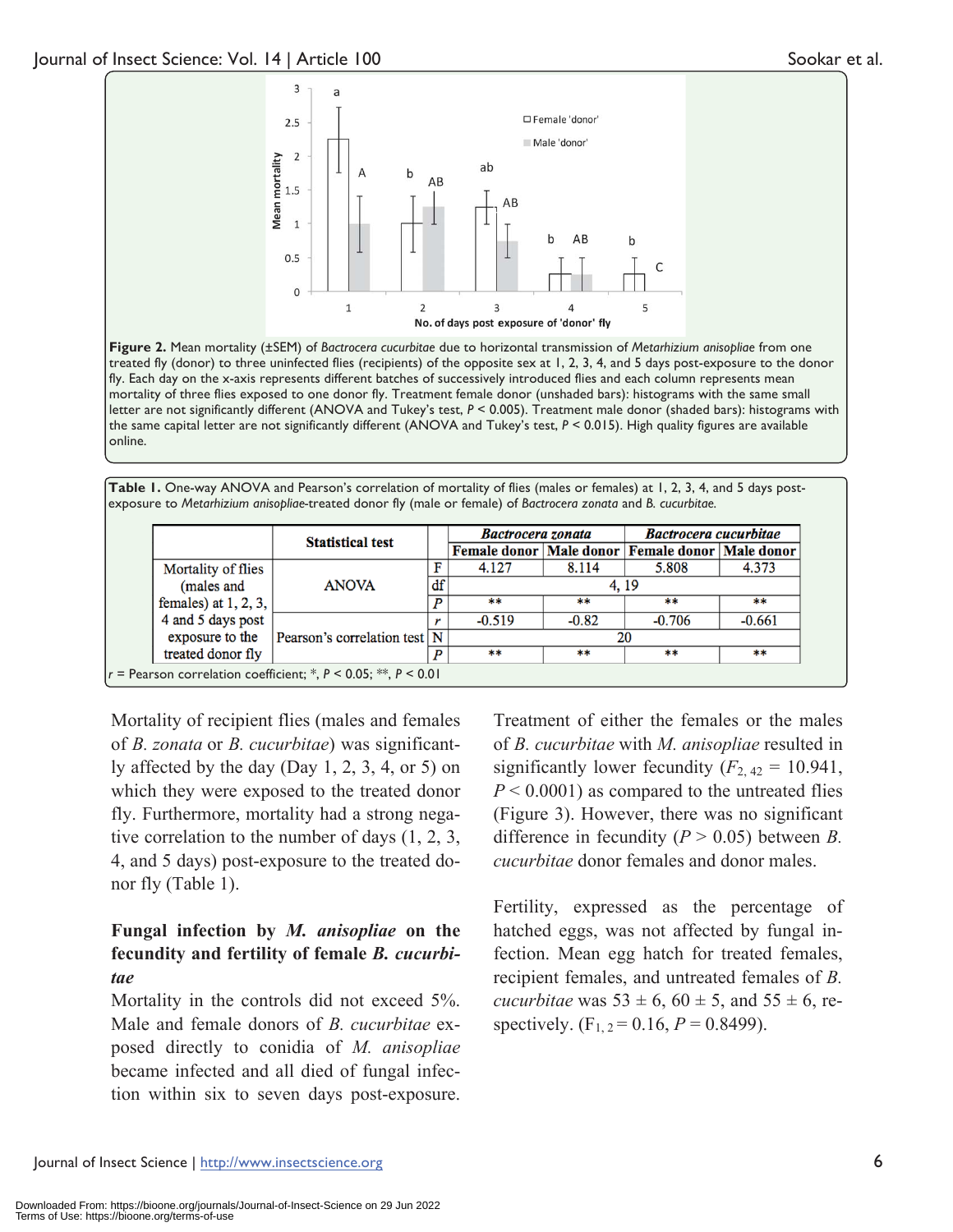

# **Discussion**

The success of fungi as biocontrol agents would depend on their dispersal efficiency and their ability to cause acute mortality in the host population. When fungus-treated fruit flies of both sexes were mixed with healthy flies of opposite sexes, they were capable of transmitting fungal conidia to the healthy ones, causing mortality of up to 88% 14 days after inoculation. It was also demonstrated in this study that a contaminated fly is able to transfer a fatal dose of inoculum to at least three mates before it dies of fungal infection. Several studies have reported horizontal transmission of fungal infection from infected insects to healthy ones through mating or physical contact in different insect orders (Kaaya and Okech 1990; Maniania 1994; Milner and Staples 1996; Kaakeh et al. 1996; Hedström and Monge-Nájera 1998; Roy and Pell 2000; Meadow et al. 2000; Dimbi 2003). Kaaya and Okech (1990) reported that adult tsetse fly, *Glossina morsitans morsitans*  Westwood, treated with *M. anisopliae* and *B. bassiana* and mixed with an equal number of healthy flies were able to transmit the disease during mating and physical contact. Maniania (1994) reported that a single *Metarhizium-*

infected *Glossina morsitans centralis* Machdo could spread the disease to five to 10 healthy flies under laboratory conditions. Meadow et al. (2000) demonstrated that cabbage root flies, *Delia radicum* L., were able to receive and transmit fatal doses of inoculum to at least six flies in a chain.

According to Hedström and Monge-Nájera (1998), because fungal infection requires contact between sexes, infected females or males that copulate more than once increase the chances of transfer of disease within populations. The fact that, in this experiment, flies were observed to mate more than once is likely to increase the chances for an infected fly to transmit infection to several mates before it dies. In the field, male-to-male transmission could also be enhanced when male flies aggregate during leks, as in the case of the Mediterranean fruit fly (Shelly and Villalobos 1995; Lance et al. 2000).

Our results show that infection by *M. anisopliae* did not only result in mortality of fruit flies, but also resulted in the reduction of the number of eggs produced by females of *B. cucurbitae* from  $30 \pm 1$  eggs/untreated female to  $15 \pm 6$  eggs/treated female. Castillo et al.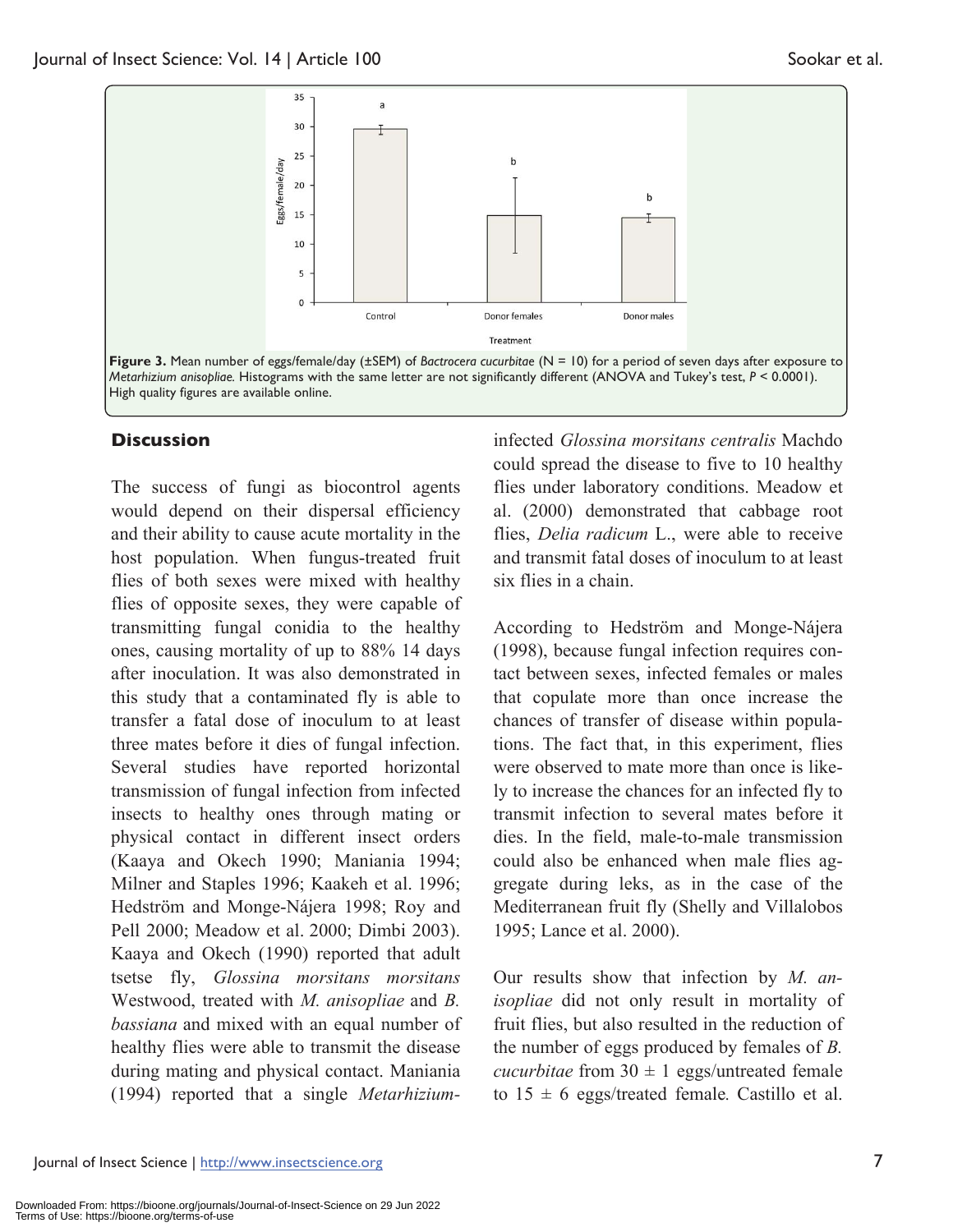(2000) obtained 65% reduction in fecundity of the Mediterranean fruit fly treated with *P. fumosoroseus* and 40–50% reduction with *M. anisopliae* and *A. ochraceus.* Eilenberg (1987) reported that infection by *Entomophthora muscae* reduced fecundity in some Diptera, such as the onion maggot, *Delia antiqua*  (Meigen); the carrot fly, *Psila rosae* Fabricius; and the house fly, *Musca domestica* L*.* However, no significant difference in the hatchability of eggs was observed between the eggs from treated flies and the untreated controls. Those findings corroborate the results obtained in this study.

Toledo et al. (2007) evaluated the mating performance of adult *Anastrepha ludens* (Loew) treated with two products of the fungus *B. bassiana* (LCPP and Bassianil) in field cage conditions. Horizontal transmission to females during the first day was 80.6% and 84.3% through mating and 15.4% and 21.6% through attempts to mate and contact during courtship for the LCPP and Bassianil products, respectively. Egg hatch was not significantly affected by fungal infection. Lund and Hajek (2005) reported that *M. anisopliae*-treated Asian longhorned beetle, *Anoplophora glabripennis* (Motschulsky), had shorter longevity (10.6 days versus 25.8 days)*,* lower fecundity (4.4 eggs/female versus 13.0 eggs/female), and fewer eggs hatch (70.2% versus 77.8%) as compared to untreated females.

It has been shown in this study that a single treated fly of either *B. zonata* or *B. cucurbitae*  (male or female) could pass infection to at least three healthy flies before it died. In the implementation of the sterile insect technique (SIT), there are inundative releases of sterile insects to reduce reproduction of the same species. When a sterile male mates with a wild female, the latter lay infertile eggs. After mat-

ing with a sterile male, a wild female may mate with a wild male and produce fertile eggs. On the other hand, a fungus-treated sterile male could transfer a lethal dose of conidia to wild females through mating. Furthermore, in cases where a bisexual strain is used in an SIT program, the released sterile females could be used as vectors of the entomopathogenic fungus so as to transmit mycotic infection to wild males through mating.

In conclusion, this study has demonstrated that horizontal transmission of fungal infection does occur during mating and physical contacts. Fungus-infected female flies laid fewer eggs than healthy flies, but the infection did not have any effect on the fertility of the eggs. These results suggest that *M. anisopliae*  could be incorporated into SIT for the control of *B. zonata* and *B. cucurbitae* in Mauritius. However, the effect of *M. anisopliae* on the performance of the sterile insects needs to be investigated. The effect of the fungal inoculum on the sterile insects with regard to their ability to fly, avoid predators, find leks, court, and compete with wild males for mating should be determined before embarking on an SIT-pathogen approach.

# **Acknowledgements**

This study was supported by the Tertiary Education Commission, the University of Mauritius, and the Ministry of Agro Industry & Food Security, Republic of Mauritius.

# **References**

Abbott WS. 1925. A method of computing the effectiveness of an insecticide. *Journal of Economic Entomology* 18: 265-267.

Alves RT, Bateman RP, Prior C, Leather SR. 1998. Effects of simulated solar radiation on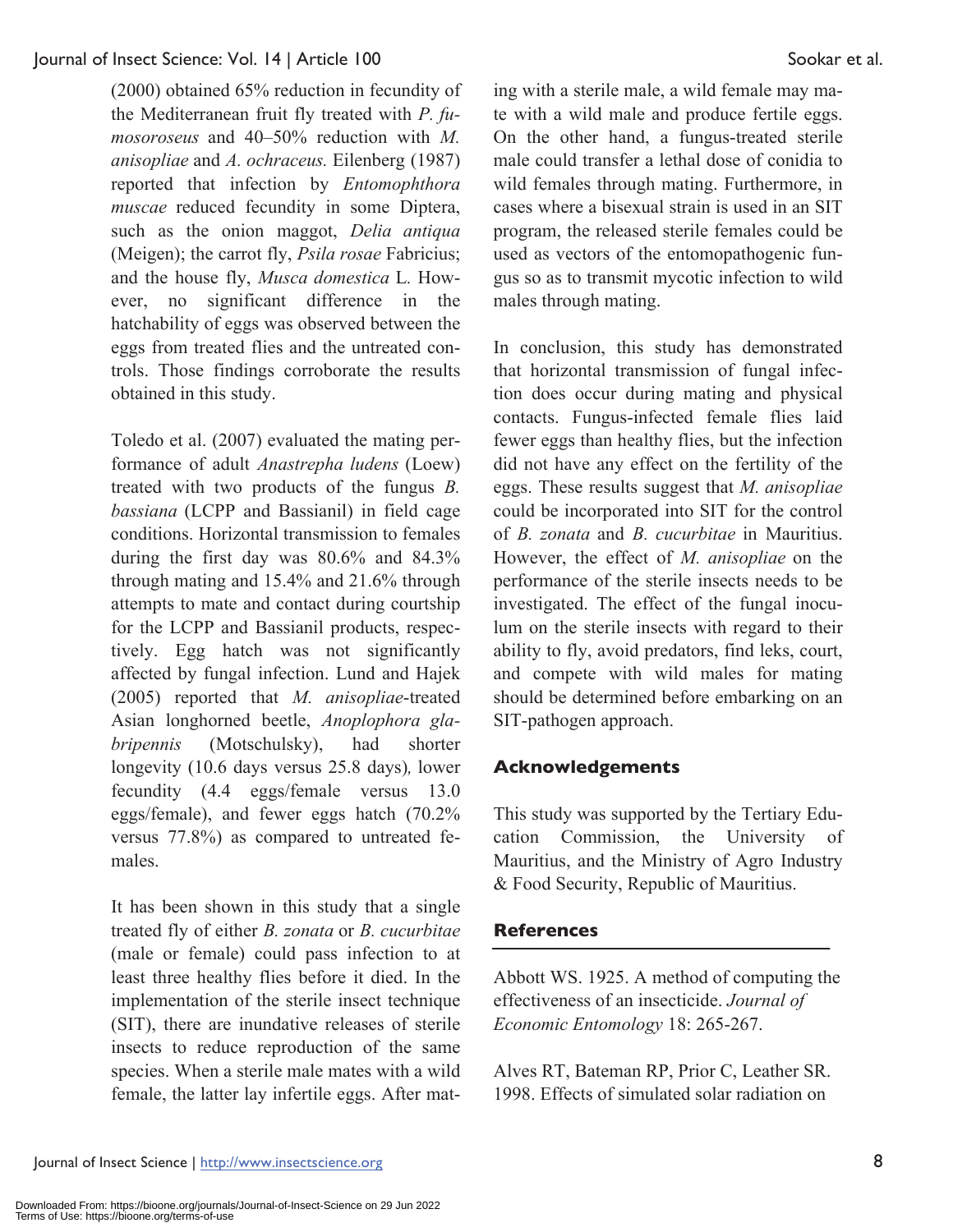conidial germination of *Metarhizium anisopliae* in different formulations. *Crop Protection* 17: 675-679.

Butt TM, Carreck NL, Ibrahim L, Williams IH. 1998. Honey-bee mediated infection of pollen beetle (*Meligethes aeneus* Fab.) by the insect-pathogenic fungus, *Metarhizium anisopliae*. *Biocontrol Science and Technology* 8: 533-538.

Castillo M, Moya P, Hernandez E, Primo-Yufera E. 2000. Susceptibility of *Ceratitis capitata* Wiedemann (Diptera: Tephritidae) to entomopathogenic fungi and their extracts. *Biological Control* 19: 274-282.

Daniel C, Wyss E. 2009. Susceptibility of different life stages of the European cherry fruit fly, *Rhagoletis cerasi*, to entomopathogenic fungi. *Journal of Applied Entomology* 133: 473-483.

Dimbi S. 2003. *Evaluation of the potential of hyphomycetes fungi for the management of the African tephritid fruit flies Ceratitis capitata (Weidemann), Ceratitis cosyra (Walker) and Ceratitis fasciventris (Bezzi)* in Kenya. PhD thesis. Kenya University, Nairobi.

Dimbi S, Maniania NK, Lux SA, Mueke JM. 2004. Effect of constant temperatures on germination, radial growth and virulence of *Metarhizium anisopliae* to three species of African tephritid fruit flies. *Biological Control*  49: 83-94.

Dimbi S, Maniania NK, Ekesi S. 2009. Effect of *Metarhizium anisopliae* on the mating behaviour of three species of African tephritid fruit flies, *Ceratitis capitata, Ceratitis cosyra*  and *Ceratitis fasciventris. Biological Control*  50: 111-116.

Eilenberg J. 1987.The culture of *Entomophthora muscae* (C.) Fres in carrot flies (*Psila rosae*) and the effect of temperature on the pathology of the fungus. *Entomophaga* 32: 425-435.

Ekesi S, Billah MK (Editors). 2006. *A field guide to the management of economically important tephritid fruit flies in Africa*. ICIPE Science Press, Nairobi.

Furlong MJ, Pell JK. 2001. Horizontal transmission of entomopathogenic fungi by the diamondback moth. *Biological Control*  22: 288-299.

Hedström I, Monge-Nájera J. 1998. Is sexually transmitted fungal infection evidence for size-related mating success in Neotropical guava fruit flies? *Journal of Tropical Biology*  46: 1129-1132.

Inglis GD, Goettel MS, Johnson DL. 1993. Persistence of the entomopathogenic fungus *Beauveria bassiana* on phylloplanes of crested wheatgrass and alfalfa. *Biological Control* 3: 258-270.

Inglis GD, Goettel MS, Butt TM, Strasser H. 2001. Use of hyphomycetous fungi for managing insect pests. pp. 23–69. In: T.M. Butt, C. Jackson and N. Magan, eds. *Fungi as Biocontrol Agents: Progress, Problems and Potential.* CAB International.

Kaakeh W, Reid BI, Bennet GW. 1996. Horizontal transmission of the entomopathogenic funus *Metarhizium anisopliae* (Imperfecti Fungi: Hyphomycetes) and hydramethylnon among German cockroaches (Dictyoptera: Blatteridae). *Journal of Entomological Science* 31: 378- 390.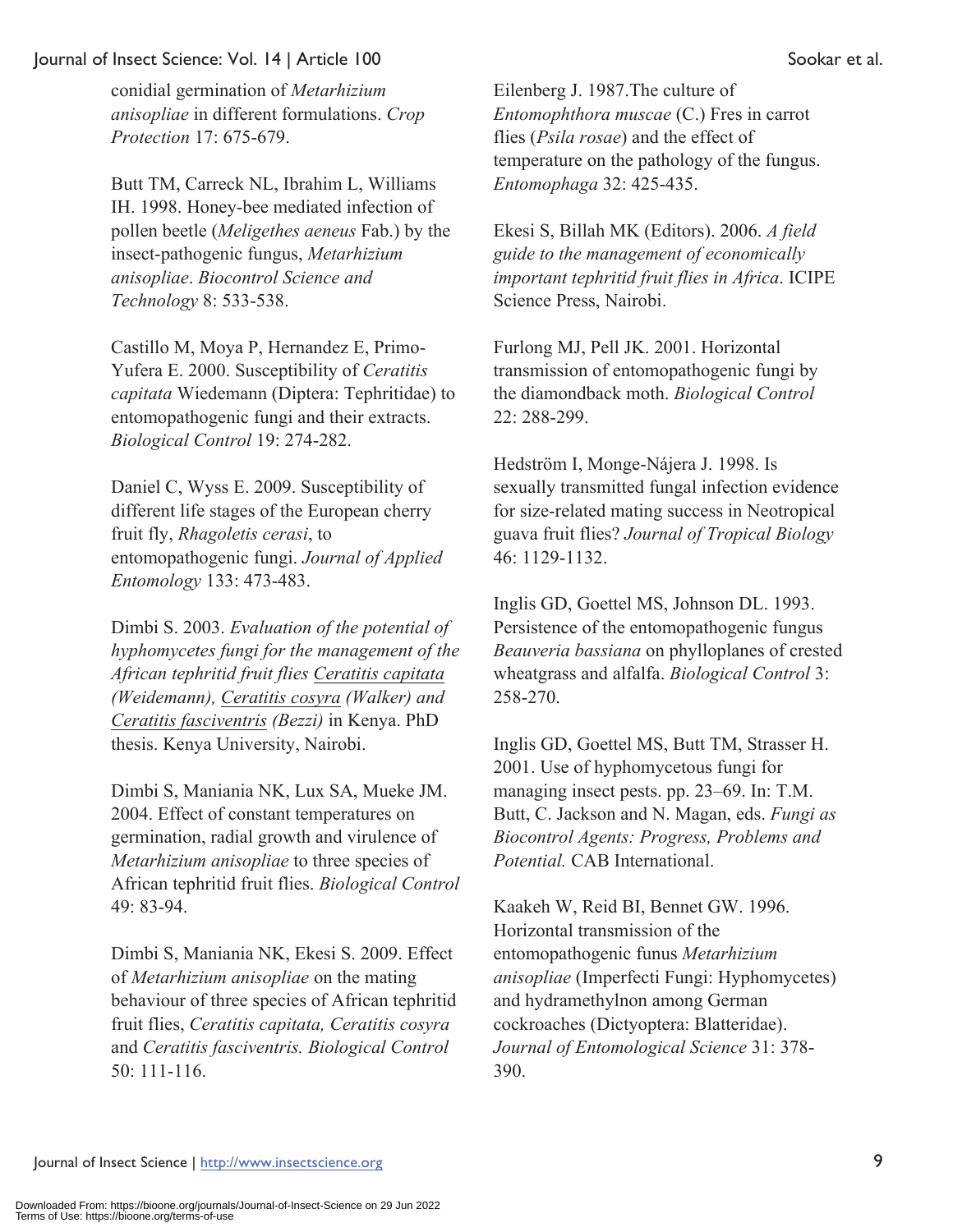Kaaya GP, Okech MA. 1990. Horizontal transmission of mycotic infection in adult tsetse, *Glossina morsitans. Entomophaga* 35: 589-600.

Koyama J, Kakinohana H, Miyatake T. 2004. Eradication of the melon fly, *Bactrocera cucrbitae,* in Japan: Importance of behaviour, ecology, genetics, and evolution. *Annual Review of Entomology* 49: 331-349.

Kreutz J, Zimmermann G, Vaupel O. 2004. Horizontal transmission of the entomopathogenic fungus *Beauveria bassiana*  among the spruce bark beetle, *Ips typographus*  (Coleoptera: Scolytidae) in the laboratory and under field conditions. *Biocontrol Science and Technology* 44: 837-848.

Lance DR, McInnis DO, Rendom P, and Jackson CG. 2000. Courtship among sterile and wild *Ceratitis capitata* (Diptera: Tephritidae) in field cages in Hawaii and Guatemala. *Annals of the Entomological Society of America* 93: 1179-1185.

Lund J, Hajek AE. 2005. Reduction in reproduction and pathogen transmission during mating by Asian longhorned beetle (*Anoplophora glabripennis*) adults infected with *Metarhizium anisopliae. Proceedings, 16th U.S. Department of Agriculture interagency research forum on gypsy moth and other invasive species* GTR-NE-337 61.

Maniania NK. 1994. A laboratory technique for infecting adult tsetse with a fungal pathogen. *Insect Science Application* 15: 421- 426.

Maniania NK. 1998. A device for infecting adult tsetse flies, *Glossina* spp., with the entomopathogenic fungus in the field. *Biological Control* 11: 248-254.

Maniania NK. 2002. A low-cost contamination device for infecting adult tsetse flies, *Glossina* spp., with the entomopathogenic fungus *Metarhizium anisopliae* in the field. *Biocontrol Science and Technology* 12: 59-66.

Meadow R, Vandenberg JD, Shelton AM. 2000. Exchange of inoculum of *Beauveria bassiana* (Bals.) Vuill. (Hyphomycetes) between adult flies of the cabbage maggot *Delia radicum* L. (Diptera: Anthomyiidae). *Biocontrol Science and Technology* 10: 479- 485.

Milner RJ, Staples JA. 1996. Biological control of termites: Results and experiences within a CSIRO Project in Australia. *Biocontrol Science and Technology* 6: 3-9.

Mochi Dinalva A, Monteiro Antonio C, De Bortoli Sergio A, Dória Háyda OS, Barbosa José C. 2006. Pathogenicity of *Metarhizium anisopliae* for *Ceratitis capitata* (Wied.) (Diptera: Tephritidae) in soil with different pesticides. *Neotropical Entomology* 35: 382– 389.

Moreno D, Mangan R, 2000. Novel insecticide strategies such as phytotoxic dyes in adult fruit fly control and suppression programmes. In: *Area-wide control of fruit flies and other insect pests: Joint Proceedings of the International Conference on Area-Wide Control of Insect Pests and the Fifth International Symposium on Fruit Files of Economic Importance*. Ed. By Keng-Hong Tan, Pulan Pinang 421-432.

Moore D, Prior C. 1993. The potential of Mycoinsecticides. *Biocontrol News and Information* 14: 31N-40N.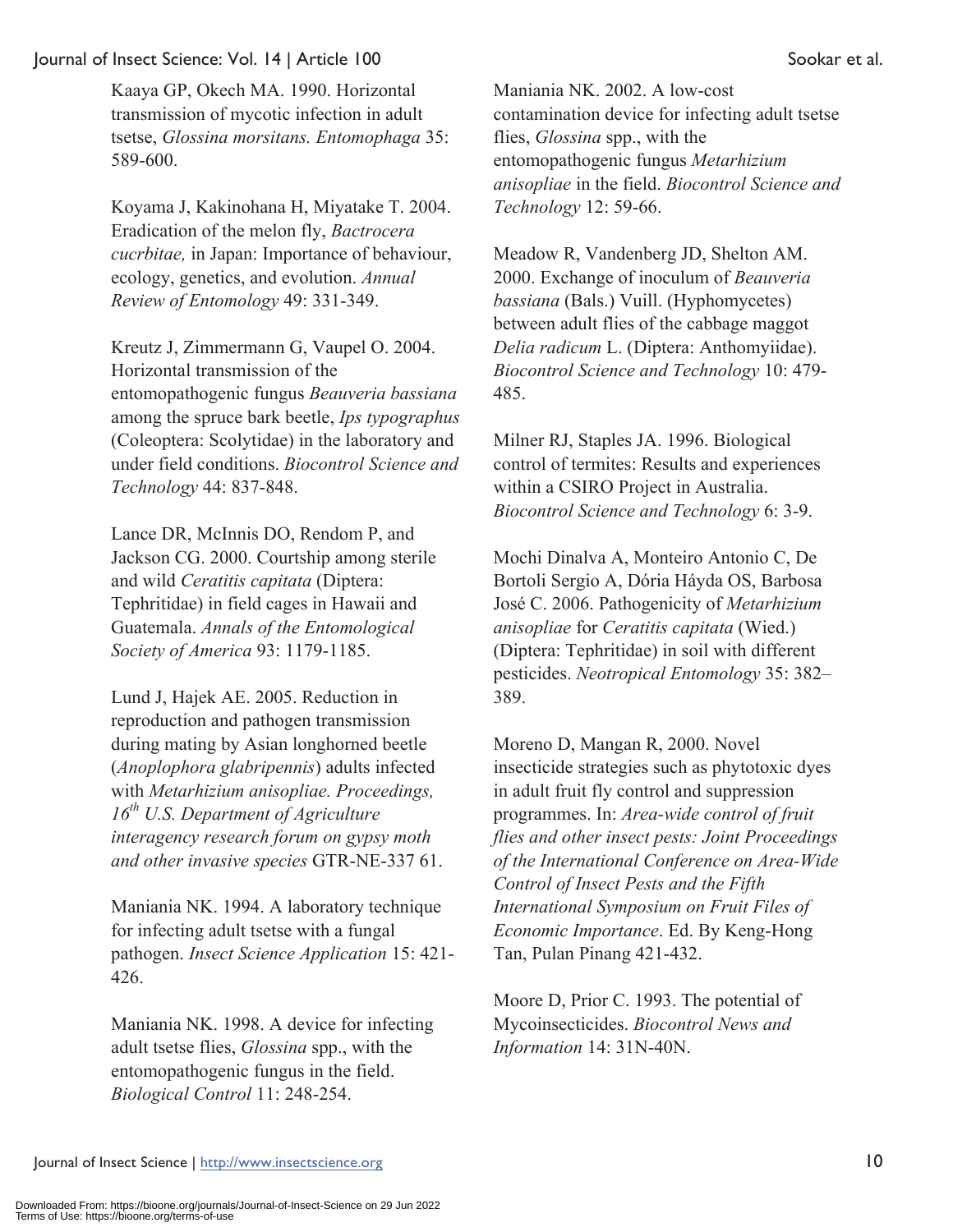Moore D, Bateman RP, Carey M, Prior C. 1995. Long term storage of *Metarhizium flaviviride* in oil formulations for the control of locusts and grasshoppers. *Biocontrol Science and Technology* 5: 193-199.

Novelo-Rincón LF, Montoya P, Hernández-Ortiz V, Liedo P, Toledo J. 2009. Mating performance of sterile Mexican fruit fly *Anastrepha ludens* (Dipt., Tephritidae) males used as vectors as *Beauveria bassiana* (Bals.) Vuill. *Journal of Applied Entomology* 133: 702-710.

Quesada-Moraga E, Ruiz-García, Santiago-Álvarez C. 2006. Laboratory evaluation of entomopathogenic fungi *Beaveria bassiana*  and *Metarhizium anisopliae* against puparia and adults of *Ceratitis capitata* (Diptera: Tephritidae). *Journal of Economic Entomolology* 99: 1955-1966.

Rath A. 2000. The use of entomopathogenic fungi for control of termites. *Biocontrol Science and Technology* 10: 563-581.

Roessler Y. 1989. Insecticidal bait and cover sprays. pp. 329–336. In: Robinson, A.S., Hooper, G. (Eds.). *Fruit flies: Their Biology, Natural Enemies and Control. World Crop Pests.* Elsevier, Amsterdam.

Roy HE, PELL JK. 2000. Interactions between entomopathogenic fungi and other natural enemies: Implications for biological control. *Biocontrol Science and Technology*  10: 737-752.

SAS Institute. 2001. *SAS/STAT user's guide*. SAS Institute, Cary, NC.

Shelly TE, Villalobos EM. 1995. Cuelure and the mating behaviour of the male melon flies

(Diptera: Tephritidae). *Florida Entomologist*  78: 473-482.

Sookar P, Permalloo S, Gungah B, Alleck M, Seewooruthun SI, Soonnoo AR. 2006. An area wide control of fruit flies in Mauritius. *Proceedings of the 7<sup>th</sup> International Symposium on Fruit Flies of Economic Importance, 10-15 September 2006, Salvador, Brazil*. Pp. 261-269*.* Available online: http://www.moscamed.org.br/pdf/Cap\_30.pdf

Sookar P, Bhagwant S, Ouna EA. 2008. Isolation of entomopathogenic fungi from the soil and their pathogenicity to two fruit fly species (Diptera: Tephritidae). *Journal of Applied Entomology* 132: 778-788.

Sookar P, Bhawant S, Allymamod MN, 2010. Mortality in tephritid fruit fly puparia and adults caused by *Metarhizium anisopliae*, *Paecilomyces fumosoroseus* and *Beauveria bassiana*. *University of Mauritius Research Journal*. Available online:

http://vcampus.uom.ac.mu/rci/resjournal/pasti ssue.php?ujid=25

Sookar P, Alleck M, Ahseek N, Permalloo S, Chang CL, Bhagwant S. (In Press) Artificial rearing of the peach fruit fly, *Bactrocera zonata* (Diptera: Tephritidae). *International Journal of Tropical Insect Science.*

Toledo J, Campos SE, Flores S, Liedo P, Barrera JF, Villasenor A, Montoya P. 2007. Horizontal transmission of *Beauveria bassiana* in *Anastrepha ludens* (Diptera: Tephritidae) under laboratory and field cage conditions. *Biological and Microbial Control*  100: 291-297.

Vargas RI, Long J, Miller NW, Delate K, Jackson CG, Uchida GK, Bautista RC, Harris EJ. 2004. Releases of *Psyttalia fletcheri*